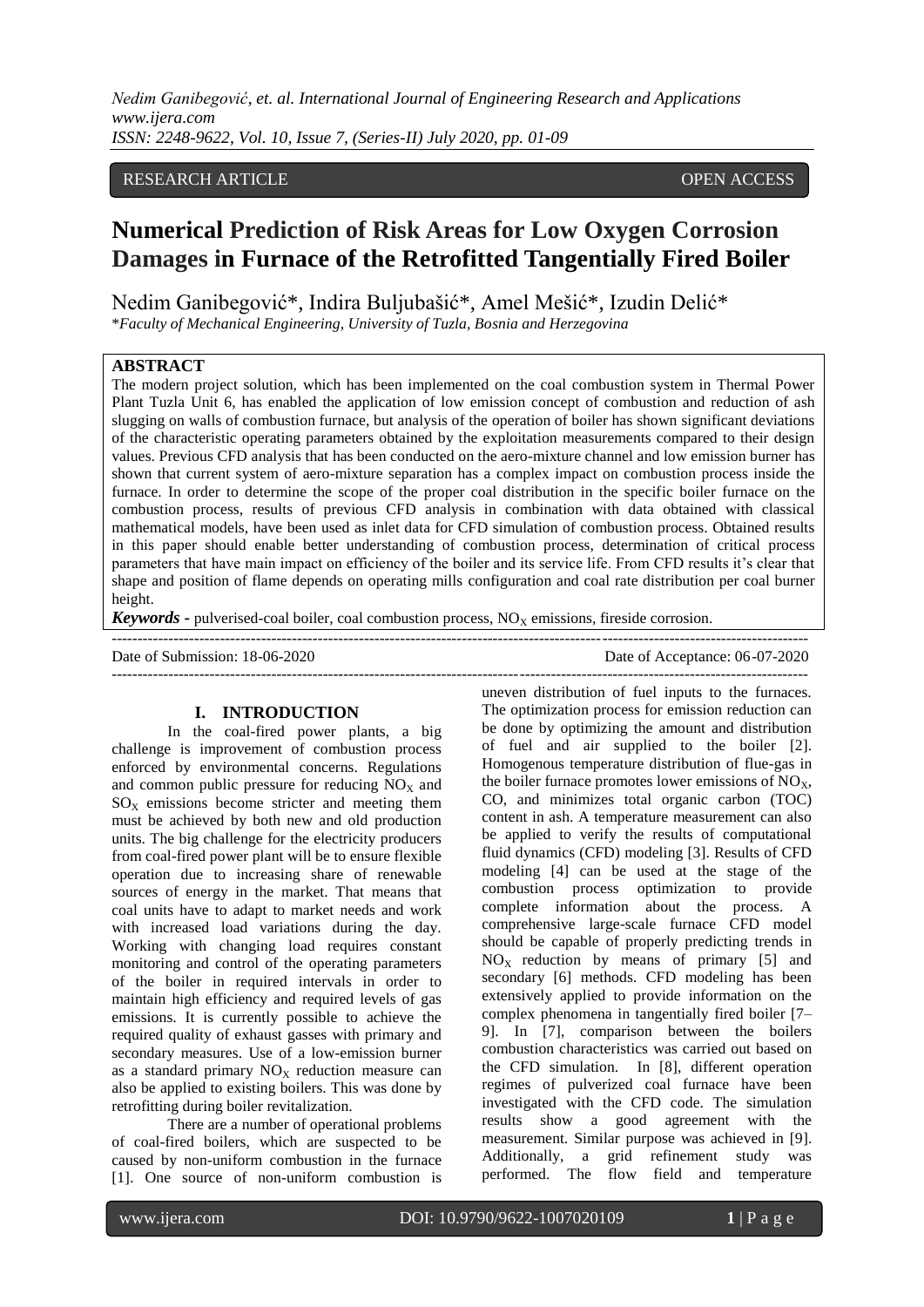distribution inside the tangentially fired boiler were analyzed under the operation conditions [10]. In [11], a three-dimensional numerical simulation was carried out to study the pulverized-coal combustion process in a tangentially fired ultra-supercritical boiler. The strategic role of energy and the current concern with greenhouse effects enhance the importance of the studies of complex physical and chemical processes occurring inside boilers of thermal power plants. Numerical simulations of a pulverized coal combustion field are effective for understanding coal particle behavior in the furnace [12-16].

The state of the art in computational fluid dynamics and the availability of commercial codes encourage numeric studies of the combustion processes. In the present work, a commercial CFD code, ANSYS, was used to study the pulverized-coal combustion process in a 223 MWe thermal power unit, with the objective of simulating the operation conditions and identifying factors for corrosion damage.

#### **II. DESCRIPTION OF THE CASE STUDY**

Unit 6 boiler in Thermal Power Plant Tuzla, B&H, operates in the block system with generator of 223 MW power. The boiler is of the "Π" shape and has a tangential arrangement of jet burners. Brown coal is pulverised and blown with combustion air into furnace, with a dry process of slag removal from

the furnace. Under the maximum continuous rating of operating conditions, the unit produces 167 kg / s of steam flow through the main steam piping at 13.5 MPa and 540 °C [17]. In the year of 2012, the combustion system with low  $NO<sub>X</sub>$  pulverised coal jet burners was modernized and two levels of OFA air supply were introduced for primary  $NO<sub>x</sub>$  reduction. Specificity of the analyzed furnace is the geometric arrangement of the jet burners on the furnace walls, where there are two burners on the front and back and one burner on the sides of the furnace. The jet burners are inclined at an angle of -10 ° with respect to the horizontal plane, i.e. towards the furnace funnel. This concept of low-emission burners should allow sufficient time for complete fuel conversion.

#### *2.1 IDENTIFICATION OF PROBLEMS IN BOILER OPERATION*

After modernization of the combustion system of the boiler, it was concluded that the solution does not allow the boiler to operate in a wider range of process parameters. A nominal temperature of secondary steam at the boiler outlet can only be achieved for boiler loads higher than 90%, while at lower boiler loads (<75%), the temperature is lower than 520 °C [18]. Also, after the modernization, the low-oxygen corrosion is appeared on the furnace wall tubes, as shown in Fig. 1.



**Figure 1 Sketch over location of known corrosion damages**

| Date of     | Measured thickness [mm] and ordinal number of the evaporator pipes |     |     |     |     |     |     |     |     |
|-------------|--------------------------------------------------------------------|-----|-----|-----|-----|-----|-----|-----|-----|
| measures    |                                                                    |     |     | 27  | 29  | 30  |     |     |     |
| 30.12.2015. | 5.3                                                                | 5.3 | 5.9 | 5.9 | 5,9 | 5.9 | 5,9 |     | 0.U |
| 19.11.2016. | 5.3                                                                | 5,8 |     | 5.6 | 5.5 | 5.6 |     |     | 6,0 |
| 09.05.2017. | 4.9                                                                | 4.9 | 5.0 | 4.8 | 4.8 | 4.8 | 4.9 |     |     |
| 29.04.2019. | 4.9                                                                | 4.9 |     | 4.7 | 4.8 | 4.  | 4.8 | 4.ð | 4., |

www.ijera.com DOI: 10.9790/9622-1007020109 **2** | P a g e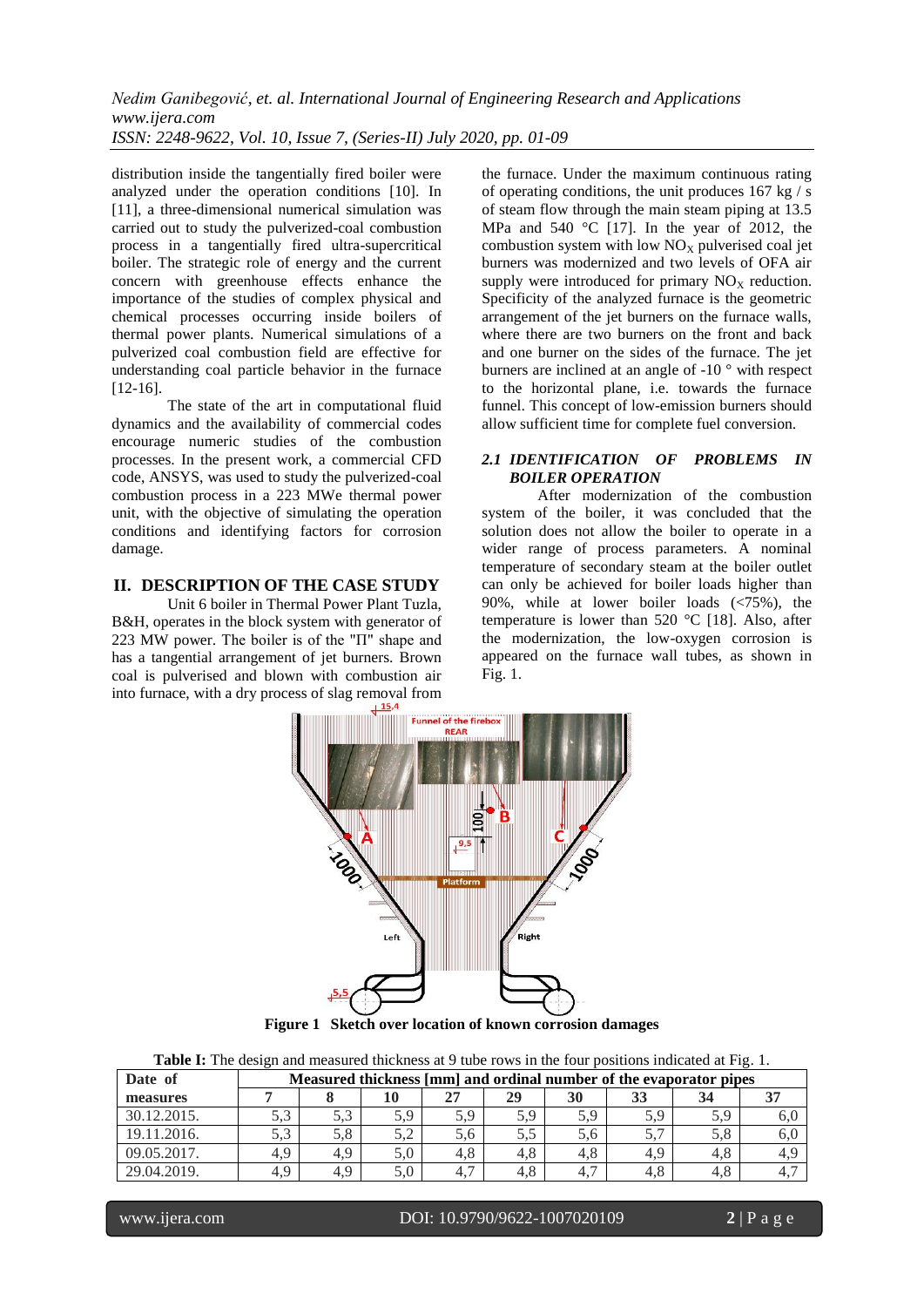The wall thickness was measured on the selected evaporator tubes from the formed platform in the checkup door area at the back of the furnace funnel, Table 1. The measurement results indicate a trend of the pipe wall decrease at the characteristic positions in the furnace funnel zone. Although low  $NO<sub>X</sub>$  combustion techniques can effectively reduce  $NO<sub>X</sub>$  formation for the reductive atmosphere of the main combustion zone, high CO concentration also accelerates high-temperature corrosion of watercooled walls and increases the burn-time of pulverized coal. A corrosion risk of evaporators is caused largely by reducing atmosphere near the walls of the furnace and by occurrence of zones with deficit of oxidant and high concentrations of CO.

The studies as [19] have shown that  $O_2$ and/or CO measurement in the boundary layer of evaporators can be a good indicator for corrosion risk assessment for a given boiler and fuel. Given the sub-stoichiometric combustion conditions in the primary area of the furnace, it is necessary to allow the complete gasification and combustion of solid fuel components as soon as possible. On the other hand, the creation of zones in the furnace where there may be "too much" air involved in the combustion process in the immediate vicinity of the burner has the effect of increasing  $NO<sub>x</sub>$  emissions. Uneven distribution of air and fuel by individual pulverized coal burners can cause reduction zones to appear in the boundary layer of the furnace. The overall temperature level in the boiler furnace is of

great importance for the pulverized coal combustion process. Insight into the shape of the flame and the temperature value at the cross-section of the furnace creates the possibility of controlling the spatial distribution of temperatures in the furnace. In this sense, it is necessary to achieve the optimal distribution of pulverized coal by the height of each individual burner in order to obtain a uniform temperature distribution in the boiler furnace. Adjusting the optimum amount of pulverized coal per burner in practical conditions is based on changing the position of the dividing dumper located in the air mixture duct behind each individual mill. This results is a change in the shape and position of the flame, i.e. the temperature distribution in the furnace. For a clearer view of quantitative influence of the distribution of pulverized coal on the combustion process, amount of pulverized coal was varied in the range of 70-50% i.e. 50-30% to the upper and lower part of burners, respectively.

#### **III. MODELING METHODOLOGY** *3.1 PHYSICAL MODEL*

The performed simulations are based on a 223 MWe wall-fired boiler, with the configuration and size parameters illustrated in Fig. 2. In this model, the geometric dimensions of the simulated boiler were 45 m (height), 13 m (width), and 13 m (depth).



**Figure 2 Geometry of the simulated second boiler at the Tuzla power plant**

#### *3.2 NUMERICAL ANALYSIS*

A comprehensive historical review of the modeling approaches and techniques of pulverized coal boilers is given in [20], pointing out very different standpoints and objectives. Numerical simulation of pulverized coal combustion on tangential boiler type OB650 were carried out by a computational fluid dynamics code. Comprehensive numerical code consists of multiphase flow model and combustion model with appropriate sub models for devolatilization and char burnout, convection and radiation heat transfer between particles and gases, and thermal and fuel NO formation/destruction. The mesh was constructed for the boiler using 872.538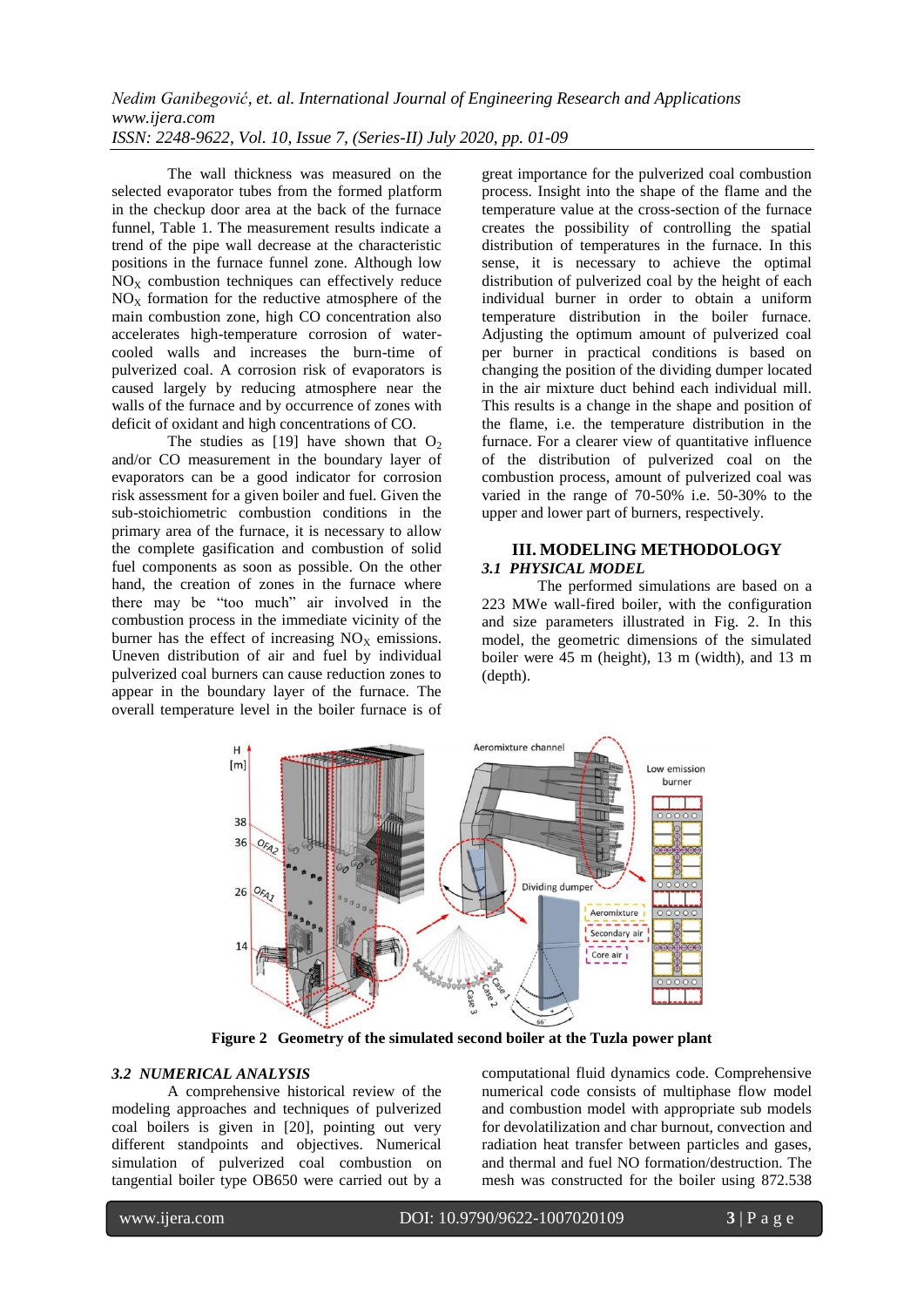cells.

Setting up a numerical model for the purpose of simulating pulverized coal combustion presupposes preliminary mathematical modeling of the continuous gas phase flow and its interaction with the discrete phase with coal particles, and afterwards, modeling of the chemical reactions of the participating components and the heat transfer. Since such flow is a turbulent flow of the multicomponent gas phase, it is described by a very complex system of partial differential equations for maintaining mass (continuity), equations for changing the amount of fluid motion and a differential equation for particle motion. The thermodynamic and transport properties are derived according to the equations of state and empirical relations. The system of equations is closed by a realistic, i.e. realizible  $k$ - $\varepsilon$  model of turbulence [21]. The effect of gas turbulence on particles is covered by a stochastic tracking model that provides the required computational efficiency. The partial differential equation of conservation in the Euler field, with additional original terms due to the presence of solid particles  $S_p^{\Phi}$ , according to the PSI Cell method, has the following form:

$$
\frac{\partial}{\partial x_j} \left( \rho U_j \Phi \right) = \frac{\partial}{\partial x_j} \left( \Gamma_{\Phi} \frac{\partial \Phi}{\partial x_j} \right) + S_{\Phi} + S_P^{\Phi} \tag{1}
$$

Where  $\Phi$  is an independent variable and  $U_j$  is the velocity component in the direction  $x_j$ ,  $\rho$  is the fluid density;  $\Gamma_{\Phi}$  is the diffusion coefficient;  $S_{\Phi}$  is the original member. Thus, the transport equation is valid as the mass conservation equation when  $\Phi =$ 1, the moment conservation equation if the independent variable  $\Phi$  represents the velocity component; energy equation if  $\Phi$  is enthalpy; or transport equation when  $\Phi$  is a scalar variable such as the mixture fraction function [22]. In the mathematical model applied in this paper, heterogeneous chemical reactions were considered, whereby the process of combustion of coal particles consists of three phases: drying, devolatilization and combustion of char. The dual kinetic model was chosen as the model of coal devolatilization [23]. A non-premixed model was selected for the combustion model, which treats the individual processes of turbulence and chemical reaction

together, assuming that in the equilibrium chemistry model a reaction is fast, so that chemical equilibrium is always present at the molecular level. This "equilibrium model" is suitable because it does not require knowledge of detailed chemical kinetic data. The chemical reaction of the mixture consists of a total of 20 volumetric components. The interaction between turbulence and chemical reaction is calculated using the probability density function PDF model. Heat transfer by radiation in gray absorbent and emitting medium was taken into account by using a discrete ordinates model (DO radiation model), with the weighted sum of the gray gases model for gas absorption. Particulate emission, reflectivity and scattering coefficient are also included in this model in the calculation of radiation heat transfer. The discretization of nonlinear partial differential gas phase equations for the 3D problem was performed using the control volume method, using a hybrid differential scheme. The coupling of the continuity equation and the equation of the law of quantity of motion is performed by the SIMPLE algorithm, and the stabilization of the iterative calculation procedure is provided by the subrelaxation method. The numerical iterative procedure defining the model for the formation and destruction of nitrogen oxides is approached after the obtained convergence of the temperature field, i.e. after obtaining the numerical results of the combustion and heat transfer process, assuming that the  $NO<sub>x</sub>$  concentration is small enough to have no effect on the combustion process of the coal in the furnace. Total  $NO<sub>x</sub>$  is formed as previously stated, mainly as thermal  $NO<sub>X</sub>$  from the fuel, while the share of prompt  $NO<sub>X</sub>$  in this context is minor and is therefore neglected in this paper. Numerical model allows change in the selected process parameters and as a result gives the current and concentration field of the multicomponent gas mixture, the distribution of the temperature field and the data defining the movement and combustion of pulverized coal particles.

### *3.3 SIMULATION CONDITIONS*

The properties of the lean coal fired in this boiler are presented in Table 2, and the coal particle is assumed to obey the Rosin-Rammler algorithm.

**Table II:** Dry ash free analysis of the coal and coal particle diameter distribution.

|                             | <b>Parameter</b> | Value |
|-----------------------------|------------------|-------|
|                             |                  |       |
|                             |                  |       |
| Elementary analysis DAF [%] |                  |       |
|                             |                  |       |
|                             |                  |       |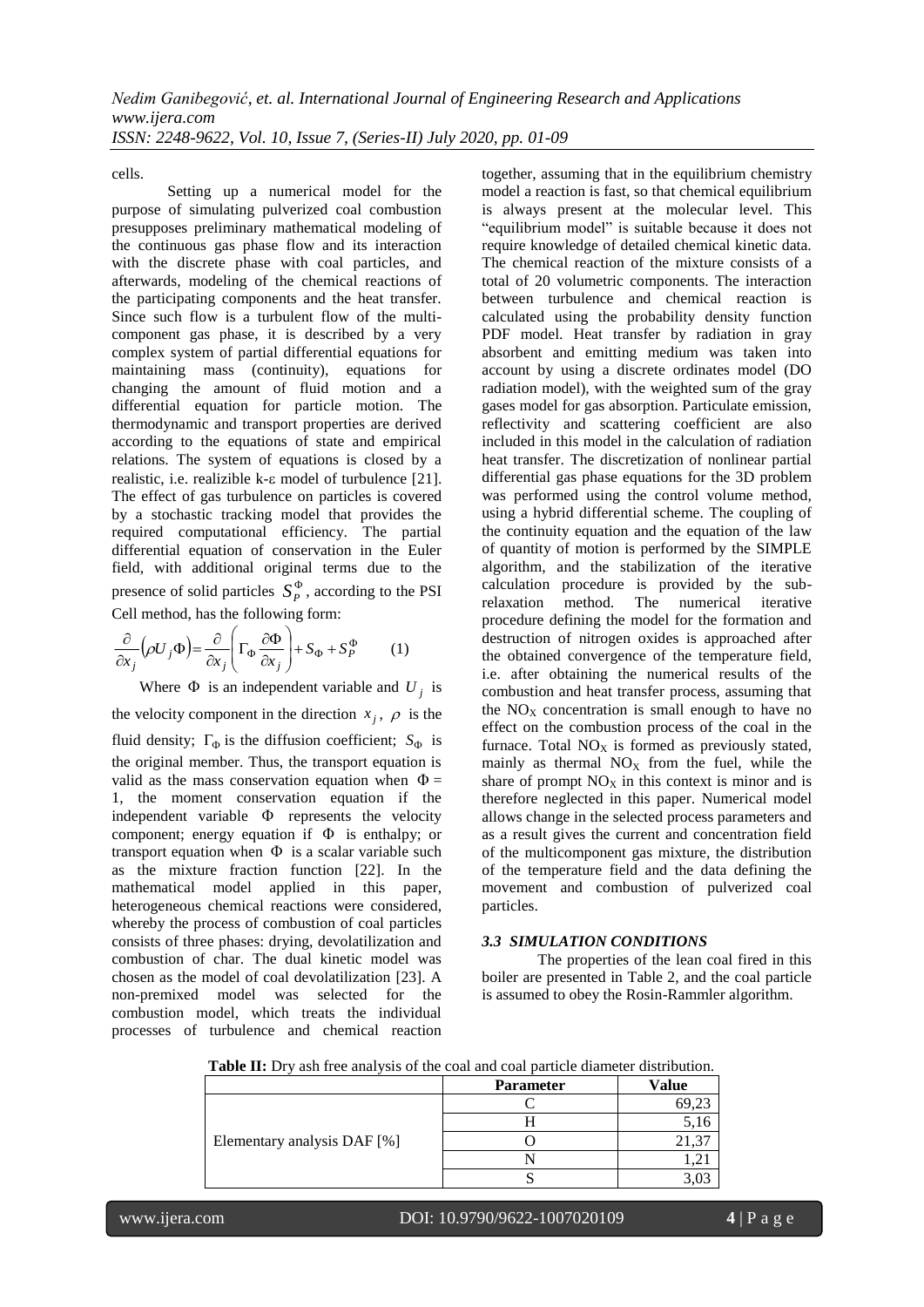| Low heating value $Q_{net}$ [kJ/kg] | In received state    | 16.050 |
|-------------------------------------|----------------------|--------|
| Particle diameter distribution [µm] | Min/max diameters    | 90/500 |
|                                     | Mean diameter        | 155,6  |
|                                     | R-R spread parameter | 1.62   |

*ISSN: 2248-9622, Vol. 10, Issue 7, (Series-II) July 2020, pp. 01-09*

The results of one numerical model (multiphysics flow) were used as boundary conditions of the other numerical model, which resulted in the so-called coupling of two CFD models. Coal kinetic parameters were adopted in accordance with the available experimental data for the kinetics of fuel from operation [26]. There, secondary air is defined as the gas injected only in primary zone after pulverized coal ignition, which excludes the OFA. Hence, the feeding gas can be divided into primary air, secondary air and OFA. The stoichiometric ratio (SR) is defined as the ratio of the amount of  $O_2$  actually supplied to that for stoichiometric combustion.

**Table III:** Main parameters of pulverized coal for base case of dividing dumper in aero-mixture channel

| <b>Parameters</b>                   | Unit  | <b>Burners</b> |                |      |           |           |           |  |
|-------------------------------------|-------|----------------|----------------|------|-----------|-----------|-----------|--|
|                                     |       | B1             | B <sub>2</sub> | B3   | <b>B4</b> | <b>B5</b> | <b>B6</b> |  |
| Temperature                         |       |                |                | 179. | 182.6     | 179.3     | 62,0      |  |
| Velocity of aero-mixture in channel |       |                |                |      |           |           |           |  |
| Upper burner                        | [m/s] |                | 29,48          | 31.0 | 29.48     | 32.63     | 31.0      |  |
| Lower burner                        | [m/s] |                | 20.54          | 19.0 | 20.54     |           | 19,0      |  |

In order to select the most favorable position of the control valve for the distribution of coal dust by the height of all 6 pulverized coal burners, an analysis was made for scenarios that

defined the distribution of coal by the height of the burner (upper/lower) in approximately the following ratios: 70:30 (case 1), 60:40 (case 2) and 50:50% (case 3), respectively.

| Table IV: Summary of the simulation cases for various distributions of coal dust by burners height |  |  |
|----------------------------------------------------------------------------------------------------|--|--|
|----------------------------------------------------------------------------------------------------|--|--|

| <b>Parameter</b>                                       | Unit | Case 1      | Case 2      | Case 3        |  |
|--------------------------------------------------------|------|-------------|-------------|---------------|--|
| Distribution of coal on<br>upper/lower part of burners | $\%$ | 70/30       | 60/40       | 50/50         |  |
| Total mass of coal flow L/U                            | kg/s | 24,06/10,31 | 20,68/13,75 | 17, 19/17, 19 |  |
| Total mass of secondary air flow                       | kg/s | 94.58       |             |               |  |
| Total mass of total OFA air flow                       | kg/s |             | 30,85       |               |  |

# **IV. RESULTS AND DISCUSSION**

The purpose of this work is to study influences of applications of different coal distribution per height of coal burner, on the performance of tangential boiler presented in this paper. The analysis of the vertical distribution of the flame in the boiler furnace was performed in order to determine the most favorable position of the dividing dumper in terms of boiler performance and output process parameters that determine the quality of the combustion process. CFD analysis was performed for scenarios that defined the distribution of coal powder by the height of each working burner (upper/lower) in the following ratios: 70:30, 60:40 and 50:50% respectively.

#### *4.1 TEMPERATURE DISTRIBUTION*

From CFD results it's clear that shape and position of flame depends on operating mills configuration and coal rate distribution per coal burner height. Parts of furnace in which the corresponding combustion takes place are accompanied by an increase in the temperature of the combustion products, which can be seen by the T and  $O_2$  diagrams in the vertical cross section of the furnace, Fig. 3. These are, at the same time, the parts with the lowest mass fractions of  $O<sub>2</sub>$ .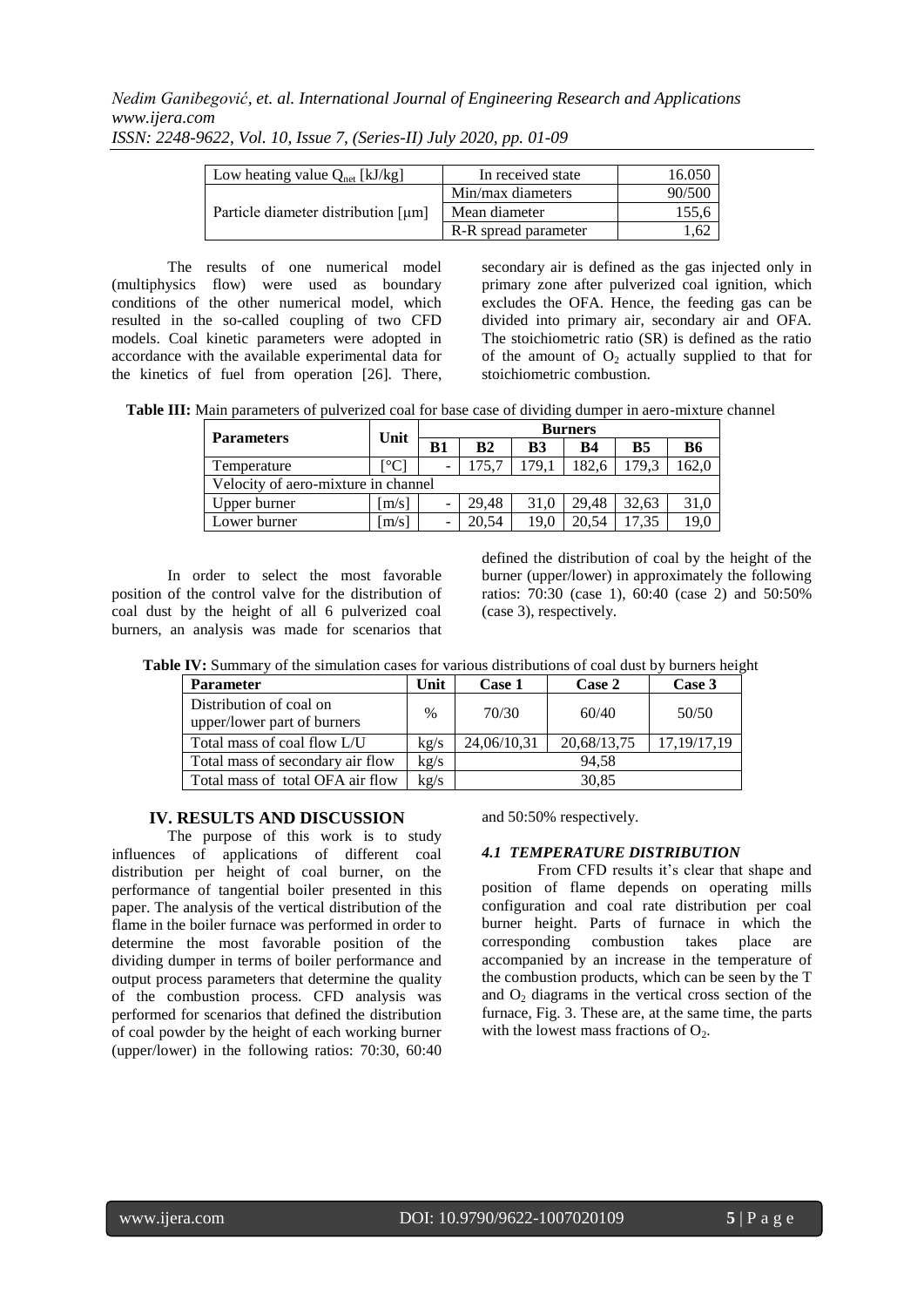

*ISSN: 2248-9622, Vol. 10, Issue 7, (Series-II) July 2020, pp. 01-09*

Regarding the cases investigated in this study it can be seen that flame temperature distributions of all cases showed tendency toward the out off service burner (in analised case it is mill No1). The shape and position of the flame in the

characteristic cross sections of the furnace is shown in Fig. 4. It can be observed that the temperature field has the highest intensity in the central area of the furnace, where the most intense combustion takes place.



**Figure 4 Iso-surfaces of the combustion flames at 1650K (view of front side of the furnace)**

The mean temperature of the combustion products in the burner zone where secondary air is introduced is 1054K, raises to a maximum value of 2001K in the central part of the furnace, for case 2, while the lowest temperature is registered for case 3, and is 1941 K. The results indicate that there is a direct functional dependence of the position of the dividing dumper for the vertical distribution of the amount of coal powder on the burners and the temperature distribution in the boiler furnace. Combustion products have a significant temperature deviation in the central burner zone due to the

asymmetric distribution of coal powder burners currently in operation.

#### *4.2 DISTRIBUTION O<sup>2</sup>*

The composition of the gas environment in the furnace is defined by excess air and significantly affects the temperature profile in the furnace and the gas tract of the boiler, which, in addition to the production of pollutants, also affects the energy efficiency and availability of the boiler plant. The oxygen with the secondary air required for combustion is introduced into the furnace via the air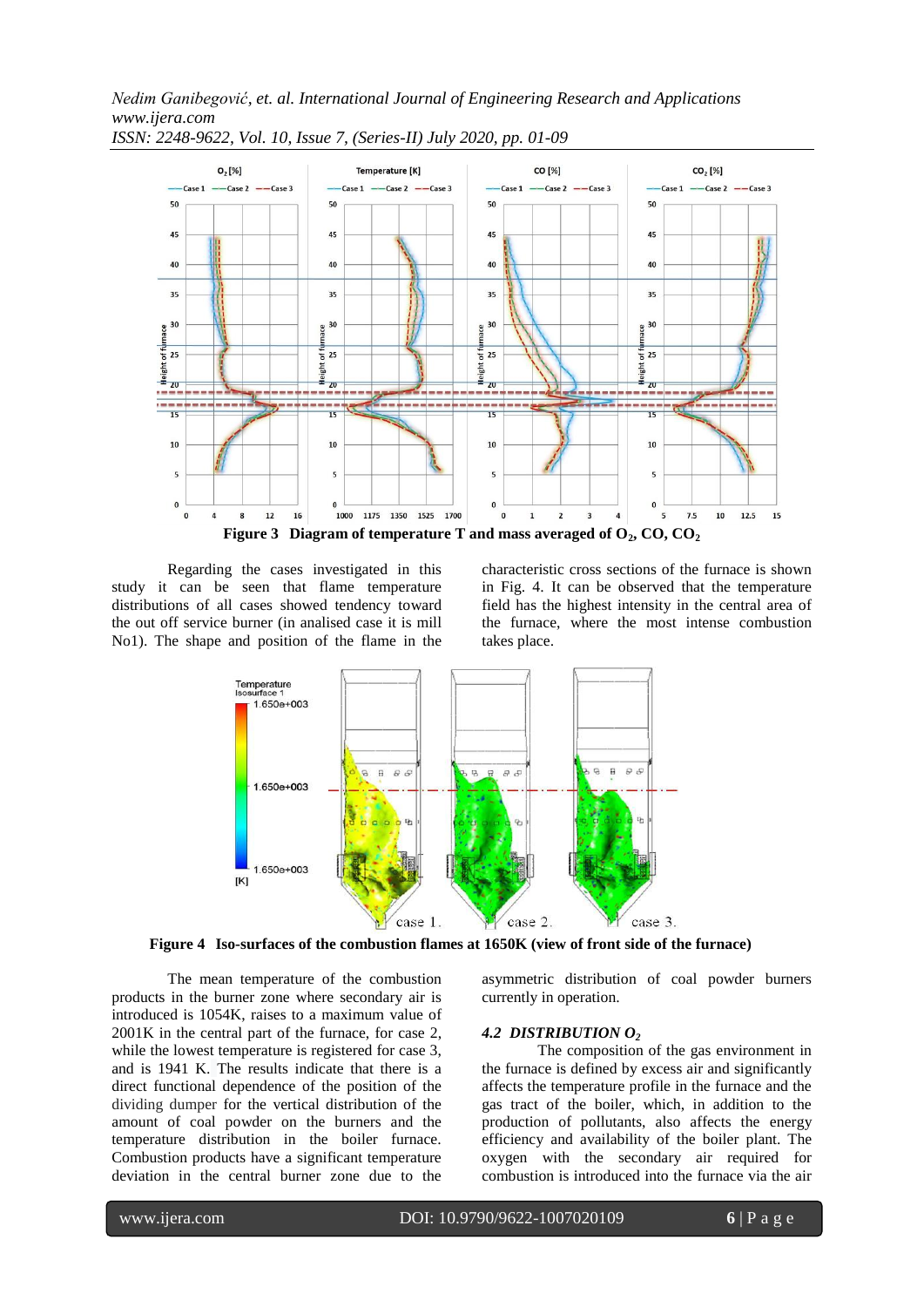nozzles on the coal powder burners. The concentration of  $O_2$  in the furnace is therefore highest near the burner. In this area, a process of intense oxygen consumption takes place. A change in the concentration of coal powder by the height of the burner leads to a change in the relative air content of the air mixture resulting in a change in the local concentration of  $O_2$  in the furnace, as shown in Fig. 5.



**Figure 5 Mole fraction of vertical and horizontal distribution O<sup>2</sup>**

#### *4.3 LOW-OXYGEN CORROSION*

CO emission is an important parameter to measure the quality of coal combustion. The results of the numerical simulations made it possible to simultaneously predict the concentration of  $O<sub>2</sub>$  and CO near the evaporator pipes of the furnace for different boundary conditions of the numerical model. The value of the concentration of  $O_2$  and/or CO in the boundary layer of the evaporator tubes in the boiler furnace may be a good indicator for assessing the risk of low-oxygen corrosion [19].

Improving the combustion conditions can bring many benefits to the combustion characteristics and reducing the high temperature corrosion problems on the surfaces of the evaporator tubes. The ability of the burner to perform a good mixing of air and fuel depends on the flow of the air mixture and the secondary air, which may vary, depending on the design of the burner and the operating conditions. In order to improve the quality of combustion process control, an analysis was

carried out regarding the evaluation of the possibility of improving the regulation of the amount of air on the boiler. In this regard, a case with equal air/fuel (A/R) ratio was analyzed for each coal dust burner in operation, to minimize the occurrence of local excess air in the primary combustion zone.

The distribution of CO by the selected vertical cross section of the furnace is given in Fig. 6. On the left side of the combustion wall, a larger boundary layer of the reducing atmosphere can be observed in the case of a boiler operation in which the secondary combustion air balancing is not performed in such a way that the air/fuel ratio is equalized, but in the case when the air/fuel ratio is equalized between the burners. In both analyzed cases, the dividing dumper for the distribution of coal dust per burner was in the same working position (position with distribution 70:30 upper/lower part of the burner) and with the same configuration of the mills in operation (in the analyzed case mill No.1 is in the reserve).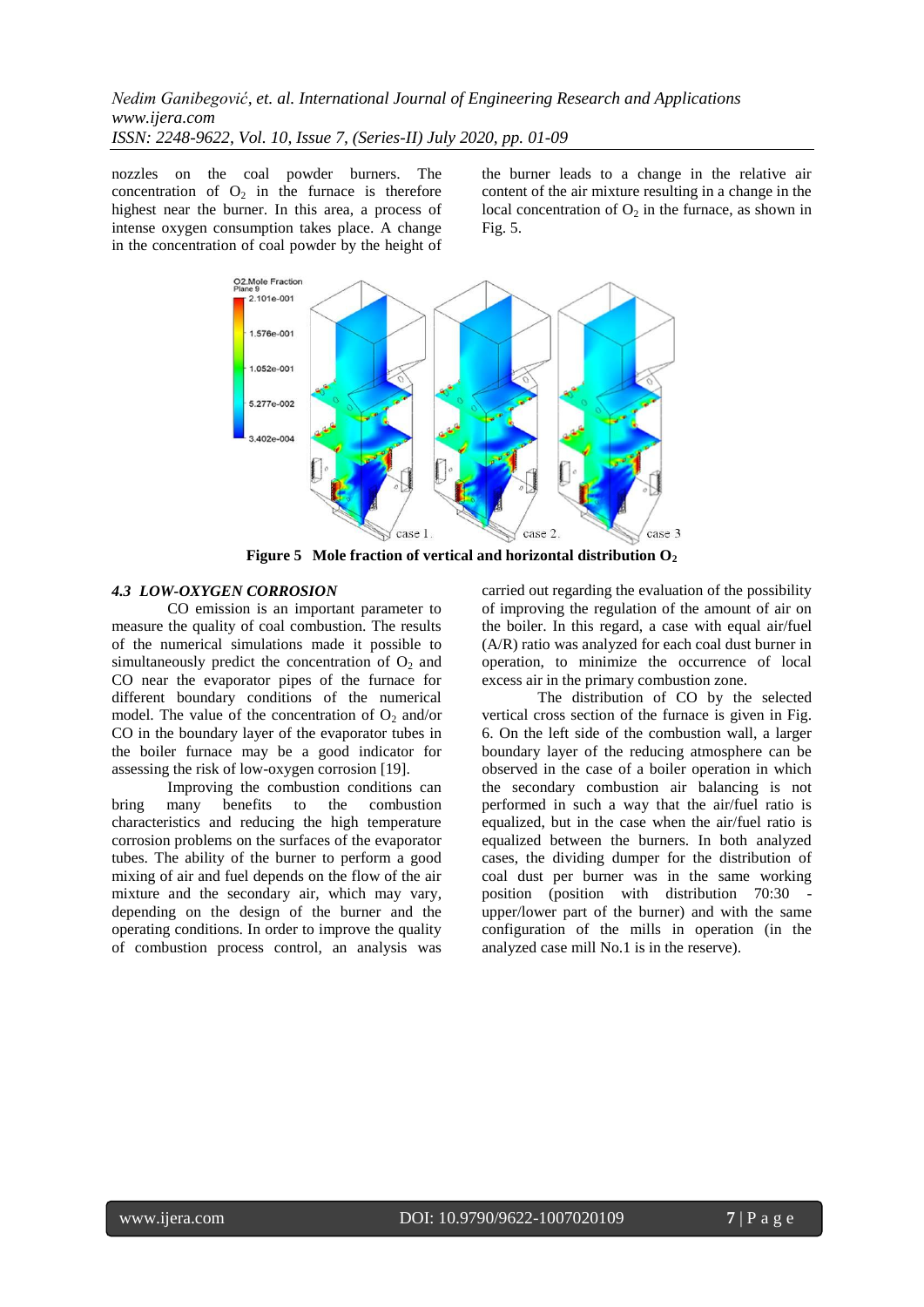



**Figure 6 CO mole fraction (left -A/F unbalanced, right -A/F partially balanced)**

Such conditions of deep reduction atmosphere in the lower zone of the furnace allow the ash particles from the gas stream to penetrate the boundary layer and settle on the wall tubes. Thus, there is a serious risk of the appearance of hightemperature corrosion of the wall tube system under the formed deposits, since CFD calculations have registered maximum CO concentrations of 8% in case 1 and about 5% in case 2.

# **V. CONCLUSION**

The probability of high temperature corrosion of wall furnace is increasing with the application of primary  $NO<sub>X</sub>$  reduction measures, in particular with implementation of air staging method. High-temperature corrosion is often consequence of poor combustion resulting in flame position near the walls and creating a reduction atmosphere in the furnace. The regulation of shape and position of the flame, both height and side, is of practical importance for heat transfer and thermal load on the wall pipes in the furnace. Too high a flame position can cause thermal overload of the superheaters, or if the flame in furnaces goes down too low it is more likely that there will be increased wall slagging and high-temperature corrosion in the furnace funnel.

With appropriate distribution of the air-coal dust mixture per burner height and with moderate A/F ratio on the burners, more uniformly shape of the flame in furnace is achieved influencing to the overall boiler performance and effectively suppressed  $NO<sub>X</sub>$  formation on exit of furnace.

It is clear from the results of the CFD analysis that there is a good chance that the occurrence of reduction zones in the lower part of furnace can be limited and negative effect resulting from high-temperature corrosion can be reduced.

# **REFERENCES**

- [1]. A.A. Vetter, R.S. Vetter, Balancing pulverized coal flows in parallel piping, *Journal of Engineering for Gas Turbines and Power, 107(7)*, 1985, pp. 679-684.
- [2]. D. Nabagło, P. Madejski, Combustion process analysis in boiler OP-650k based on acoustic gas temperature measuring system, *Proceedings of 3rd International Conference on Contemporary Problems of Thermal Engineering CPOTE 2012*; 2012, pp. 18–20.
- [3]. N. Modliński, P. Madejski, T. Janda, K. Szczepanek, W. Kordylewski, A validation of computational fluid dynamics temperature distribution prediction in a pulverized coal boiler with acoustic temperature measurement, *Energy, 92,* 2015, pp.77– 86.
- [4]. E. Chui, H. Gao, Estimation of NO<sub>X</sub> emissions from coal-fired utility boilers, *Fuel. 89*, 2010, pp. 2977–2984.
- [5]. S. Dal Secco, O. Juan, M. Louis-Louisy, Y.V. Lucas, P. Plion, L. Porcheron, Using a genetic algorithm and CFD to identify low  $NO<sub>X</sub>$  configurations in an industrial boiler, *Fuel, 158*, 2015, pp. 672-683.
- [6]. N. Modliński, Numerical simulation of SNCR (selective non-catalytic reduction) process in coal fired grate boiler. *Energy, 92*, 2015, pp. 67-76.
- [7]. N. Modliński, Computational modeling of a utility boiler tangentially-fired furnace retrofitted with swirl burners, *Fuel Processing Technology, 91*, 2010, pp. 1601- 1608.
- [8]. S. Belosevic M. Sijercic, S. Oka, D. Tucakovic, Three-dimensional modeling of utility boiler pulverized coal tangentially fired furnace, *International Journal of Heat and Mass Transfer, 49*, 2006, pp. 3371-3380.